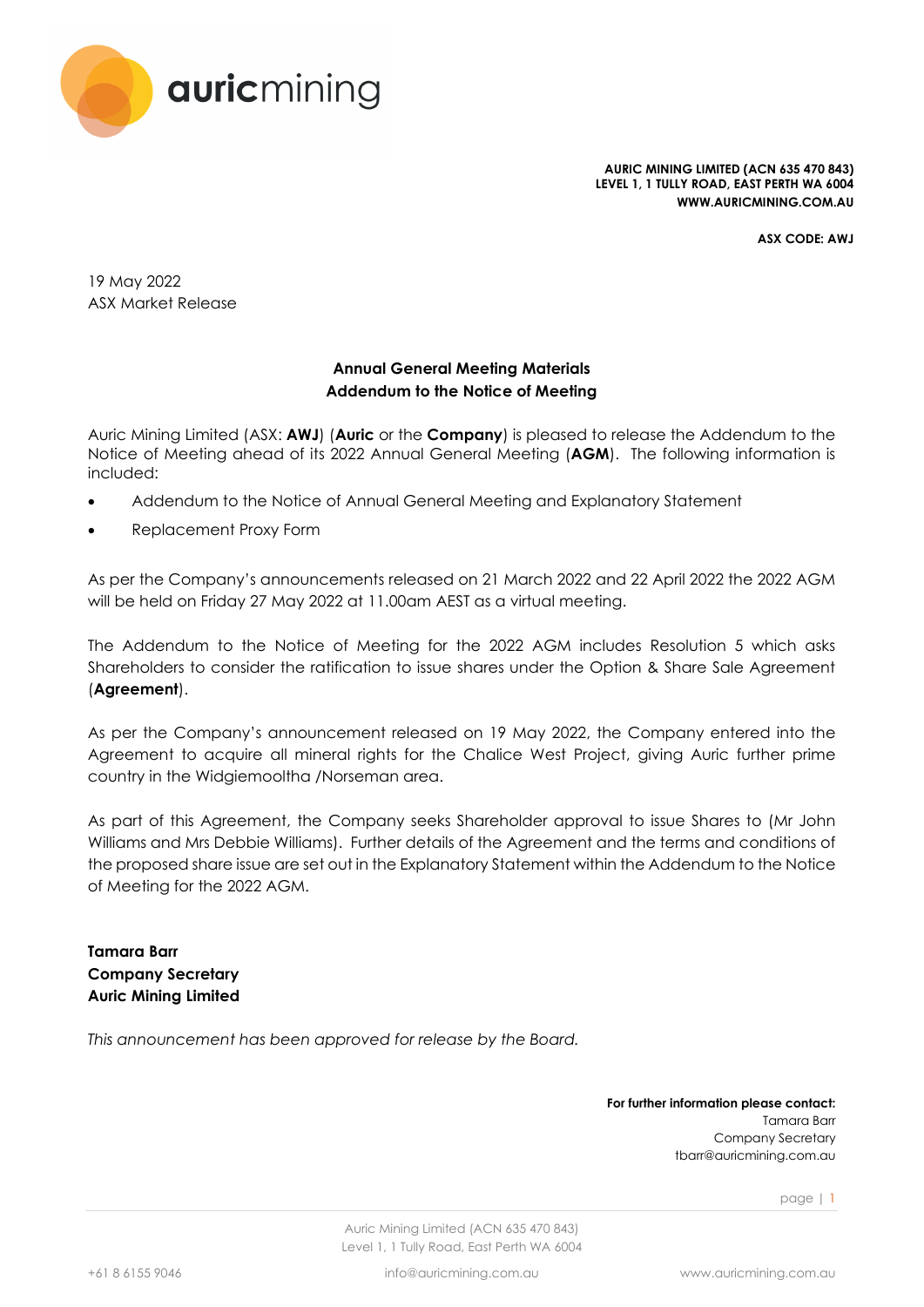# **AURIC MINING LTD ACN 635 470 843 ADDENDUM TO NOTICE OF ANNUAL GENERAL MEETING**

Auric Mining Ltd (ACN 635 470 843) (**Company**) hereby gives notice to Shareholders that, in relation to the Notice of Annual General Meeting dated 22 April 2022 (**Notice**) in respect of the Company's annual general meeting of members to be held as a virtual meeting accessible online at 11:00 am (AEST) on 27 May 2022 (**Meeting**), the Directors have resolved to include Resolution 5 on the terms set out in this Addendum (**Additional Resolution**).

Defined terms in the Notice have the same meaning in this Addendum. In the event of any inconsistency the definitions used in this Addendum prevail.

This Addendum is supplemental to the Notice and should be read in conjunction with the Notice. Apart from the amendments set out below, all Resolutions and the Explanatory Statement in the original Notice remain unchanged.

# **Replacement Proxy Form**

Annexed to this Addendum to the Notice is a replacement Proxy Form (**Replacement Proxy Form**). To ensure clarity of voting instructions by Shareholders on the Resolutions to be considered at the Meeting, Shareholders are advised that:

- (a) If you have already completed and returned the Proxy Form annexed with the Notice (**Original Proxy Form**) and you wish to change your original vote for the Resolutions 1 to 4 or cast votes for the Additional Resolution, **you must complete and return the Replacement Proxy Form**.
- (b) If you have already completed and returned the Original Proxy Form and **you do not wish to change your original vote for Resolutions 1 to 4 or vote on the Additional Resolution, you do not need to take any action** as the earlier submitted Original Proxy Form will be accepted by the Company for Resolutions 1 to 4 unless you submit a Replacement Proxy Form. For the sake of clarity, the Company notes that if you do not lodge a Replacement Proxy Form, **you will not have cast a vote on the Additional Resolution**.
- (c) If you have not yet completed and returned a Proxy Form and you wish to vote on the Resolutions in the Notice as supplemented by the Addendum, **please complete and return the Replacement Proxy Form.**

The Meeting will be held by a web conferencing facility which will allow Shareholders to observe the Meeting via a Zoom web conference, ask questions and vote via an Online Poll.

If you wish to attend the Meeting online, please email the Company Secretary, Tamara Barr (at tbarr@auricmining.com.au) to register. Your email must include your registered name and address. Shareholders who request attendance at the Meeting will be sent a Guide the day prior to the meeting. The Guide will include details on how you can ask questions during the Meeting and how to vote on the Poll.

Access to the Meeting is via this link: **<https://meetnow.global/MCFN29C>**

# **Enquiries**

Shareholders are requested to contact the Company Secretary on +61 422 266 570 if they have any queries in respect of the matters set out in these documents.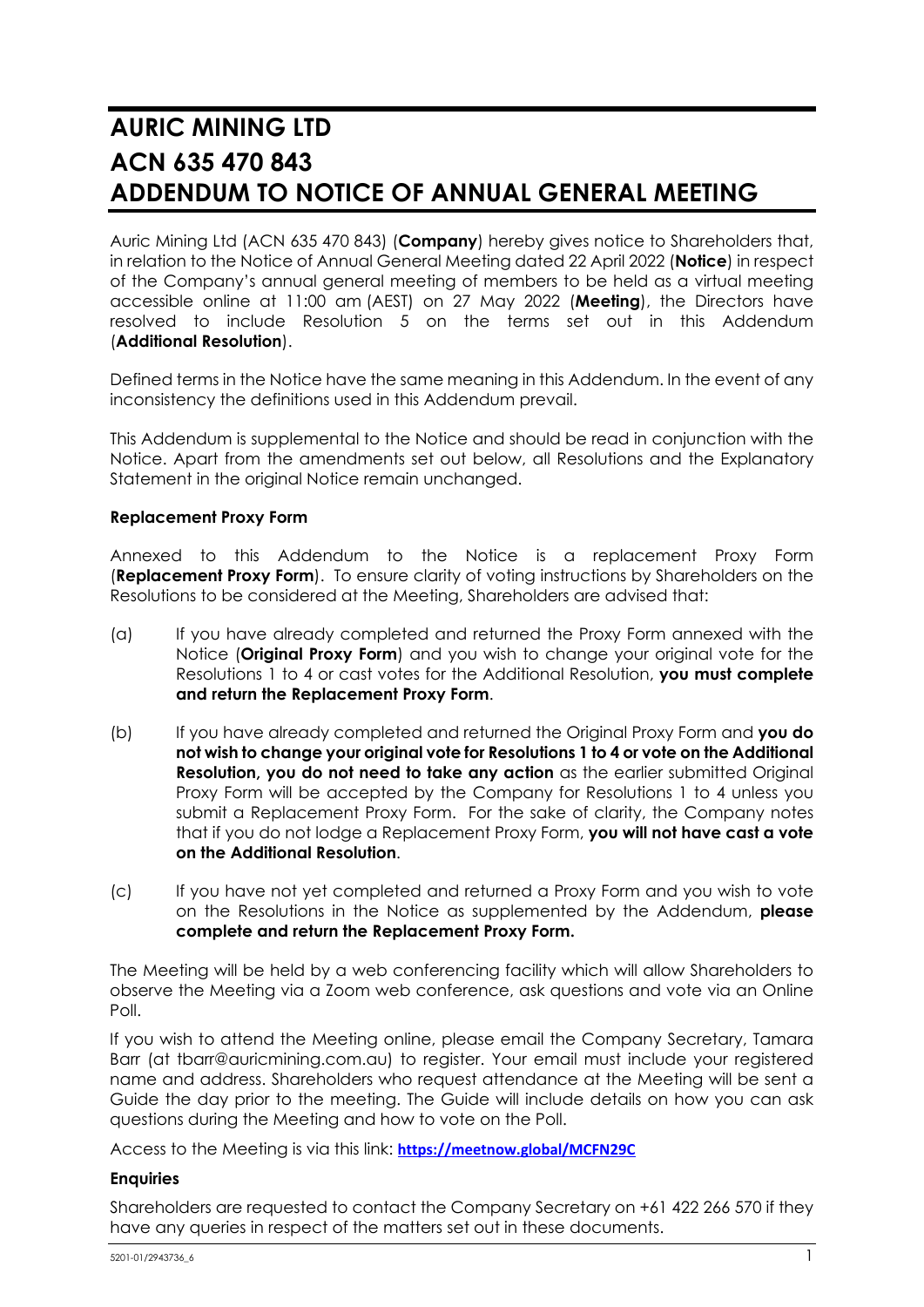# **SUPPLEMENTARY BUSINESS OF THE MEETING**

# **The agenda of the Notice is amended by including the following Resolution:**

# **1. RESOLUTION 5 – RATIFICATION OF AGREEMENT TO ISSUE SHARES UNDER OPTION AGREEMENT**

<span id="page-2-0"></span>To consider and, if thought fit, to pass, with or without amendment, the following resolution as an **ordinary resolution**:

*"That, for the purposes of Listing Rule 7.4 and for all other purposes, Shareholders ratify the Company's agreement to issue 4,716,981 Shares on the terms and conditions set out in the Explanatory Statement."*

A voting exclusion statement applies to this Resolution. Please see below.

## **Voting Exclusion Statement**

| <b>Resolution</b>                                                                                      | <b>Voting Exclusion Statement</b>                                                                                                                                                           |
|--------------------------------------------------------------------------------------------------------|---------------------------------------------------------------------------------------------------------------------------------------------------------------------------------------------|
| <b>Resolution 5 - Ratification</b><br>of Agreement to Issue<br><b>Shares Under Option</b><br>Agreement | A person who participated in the issue or is a counterparty to the<br>agreement being approved (namely John Dennis Williams and<br>Debbie Lynne Williams) or an associate of those persons. |

However, this does not apply to a vote cast in favour of the Resolution by:

- (a) a person as a proxy or attorney for a person who is entitled to vote on the Resolution, in accordance with the directions given to the proxy or attorney to vote on the Resolution in that way; or
- (b) the Chair as proxy or attorney for a person who is entitled to vote on the Resolution, in accordance with a direction given to the Chair to vote on the Resolution as the Chair decides; or
- (c) a holder acting solely in a nominee, trustee, custodial or other fiduciary capacity on behalf of a beneficiary provided the following conditions are met:
	- (i) the beneficiary provides written confirmation to the holder that the beneficiary is not excluded from voting, and is not an associate of a person excluded from voting, on the resolution; and
	- (ii) the holder votes on the resolution in accordance with directions given by the beneficiary to the holder to vote in that way.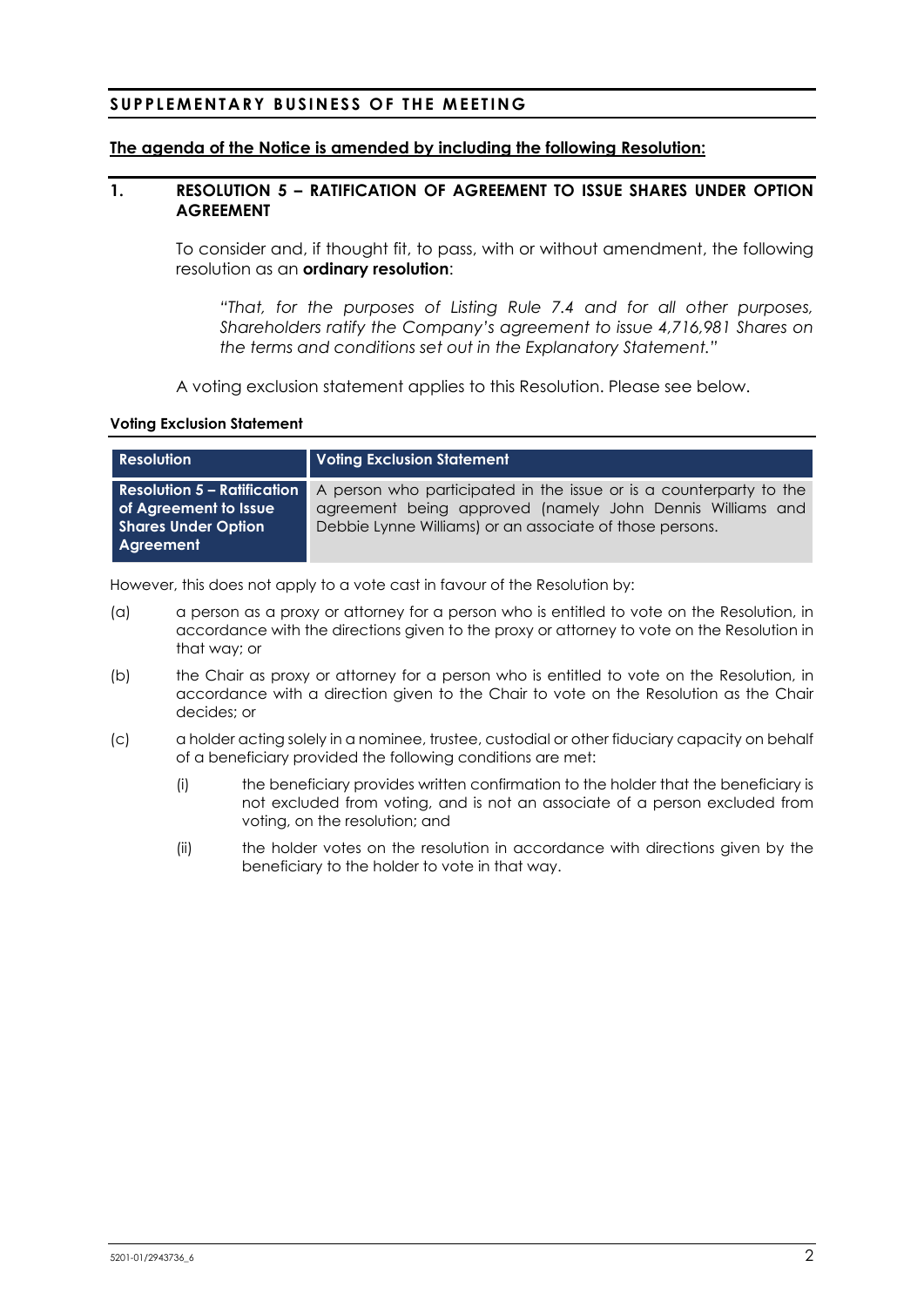# **SUPPLEMENTARY EXPLANATORY STATEMENT**

# **The Explanatory Statement is supplemented by including the following Sections:**

# **1. RESOLUTION [5](#page-2-0) – RATIFICATION OF ISSUE AND AGREEMENT TO ISSUE SHARES UNDER OPTION AGREEMENT**

# <span id="page-3-0"></span>**1.1 General**

On 18 May 2022, the Company entered into an option agreement whereby John Dennis Williams and Debbie Lynne Williams (**Vendors**) agreed to grant the Company an option to acquire 100% of the issued capital of Mineral Business Development Pty Ltd (ACN 093 519 718) (**Mineral Business**) (**Option Agreement**). Mineral Business is the legal and beneficial owner of 100% of exploration licence application E63/2199 located in Western Australia and is the beneficial owner of 100% of exploration licence application E15/1801 (an application which has been applied for and is held on trust for the benefit of Mineral Business by John Dennis Williams, one of the Vendors) also located in Western Australia.

In consideration for the grant of an exclusive option pursuant to the Option Agreement, the Company has agreed to pay the Vendors \$275,000 in cash and a further \$400,000 in Shares, calculated based on the 30-day VWAP of the Company's Shares (**Option Shares**), to be issued within fourteen (14) Business Days of the Commencement Date (being, the date on which E15/1801 is granted by the Western Australian Department of Mines, Industry Regulation and Safety). The key terms of the Option Agreement are summarised in Schedule 2.

Resolution 5 seeks Shareholder approval for the ratification of the agreement to issue 4,716,981 Option Shares in accordance with Listing Rule 7.4.

# **1.2 ASX Listing Rule 7.1**

Broadly speaking, and subject to a number of exceptions, Listing Rule 7.1 limits the amount of equity securities that a listed company can issue without the approval of its shareholders over any 12-month period to 15% of the fully paid ordinary shares it had on issue at the start of that period. Under Listing Rule 7.1A, an eligible entity can seek approval from its members, by way of a special resolution passed at its annual general meeting, to increase this 15% limit by an extra 10% to 25%.

The Company's ability to utilise the additional 10% capacity provided for in Listing Rule 7.1A for issues of equity securities following this Meeting remains conditional on Resolution 3 being passed at this Meeting.

The issue of the Option Shares does not fit within any of the exceptions set out in Listing Rule 7.2 and, as it has not yet been approved by Shareholders, it effectively uses up part of the 15% limit in Listing Rule 7.1, reducing the Company's capacity to issue further equity securities without Shareholder approval under Listing Rule 7.1 for the 12-month period following the date of issue of the Option Shares.

Listing Rule 7.4 allows the shareholders of a listed company to approve an issue of equity securities after it has been made or agreed to be made. If they do, the issue is taken to have been approved under Listing Rule 7.1 and so does not reduce the company's capacity to issue further equity securities without shareholder approval under that rule.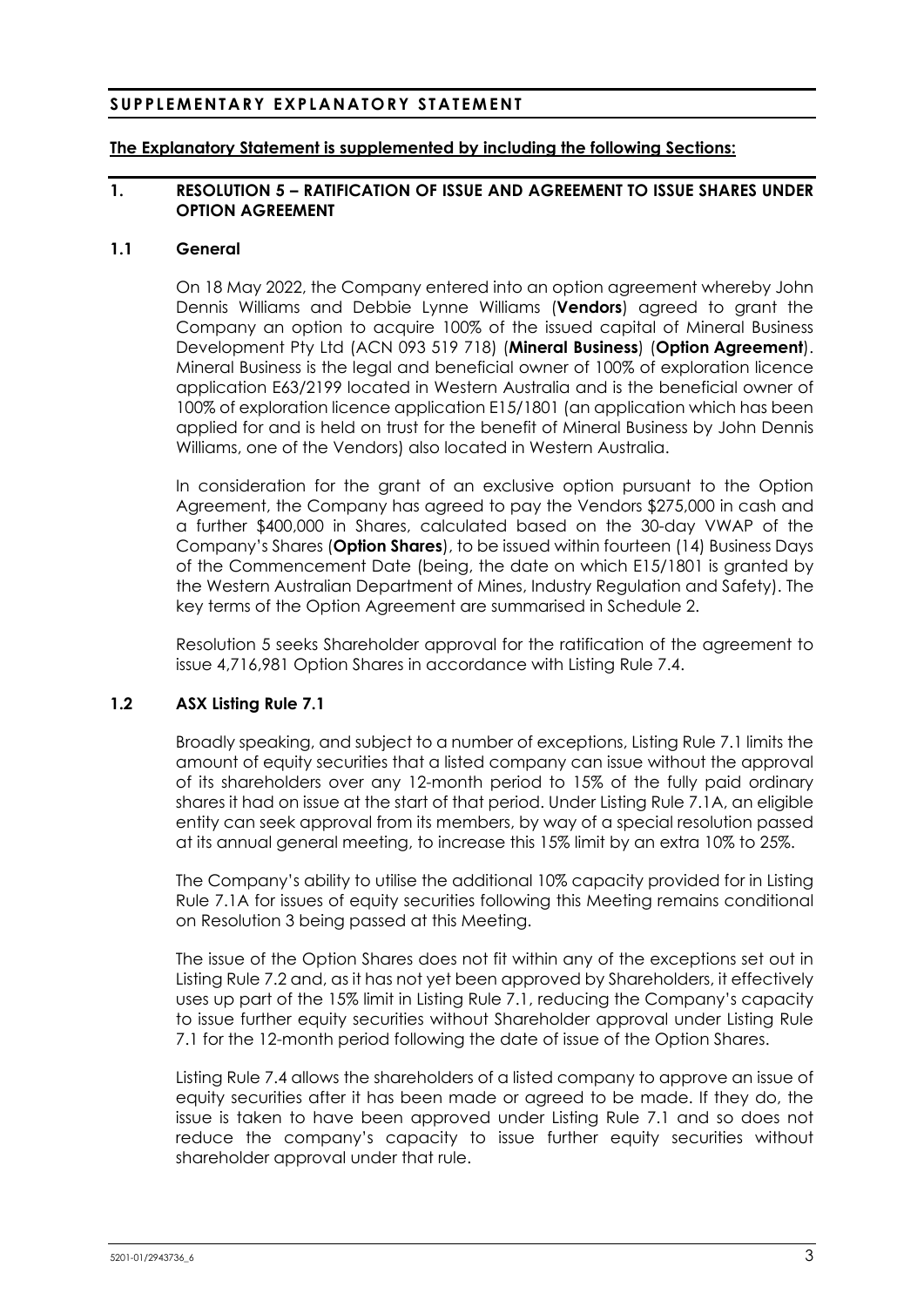The Company wishes to retain as much flexibility as possible to issue additional equity securities in the future without having to obtain Shareholder approval for such issues under Listing Rule 7.1. Accordingly, the Company is seeking Shareholder ratification pursuant to Listing Rule 7.4 for the agreement to issue the Option Shares.

Resolution [5](#page-2-0) seeks Shareholder ratification pursuant to Listing Rule 7.4 for the agreement to issue the Option Shares.

# **1.3 Technical information required by Listing Rule 14.1A**

If Resolution [5](#page-2-0) is passed, the Option Shares will be excluded in calculating the Company's 15% limit under Listing Rule 7.1, effectively increasing the number of equity securities the Company can issue without Shareholder approval over the 12-month period following the date of issue of the Option Shares.

If Resolution [5](#page-2-0) is not passed, the Option Shares will be included in calculating the Company's 15% limit under Listing Rule 7.1, effectively decreasing the number of equity securities that the Company can issue without Shareholder approval over the 12-month period following the date of issue of the Option Shares.

# **1.4 Technical information required by Listing Rule 7.5**

Pursuant to and in accordance with Listing Rule 7.5, the following information is provided in relation to Resolution [5:](#page-2-0)

- (a) the Option Shares will be issued equally to the Vendors;
- (b) in accordance with paragraph 7.4 of ASX Guidance Note 21, the Company confirms that none of the recipients of the Option Shares will be related parties of the Company, members of the Company's Key Management Personnel, substantial holders of the Company, advisers of the Company or an associate of any of these parties. However, the Company confirms that each of the Vendors will be issued 4.8% of the issued capital of the Company (on the basis that 4,716,981 Option Shares are issued and there are 97,801,306 Shares on issue in the Company (including, the Option Shares));
- (c) the agreement to issue the Option Shares was entered into on 18 May 2022 and the Option Shares will be issued to the Vendors within three months of the date that Shareholder approval is obtained pursuant to this Resolution);
- (d) the maximum number of Option Shares to be issued is 4,716,981. The Option Shares issued will be fully paid ordinary shares in the capital of the Company issued on the same terms and conditions as the Company's existing Shares;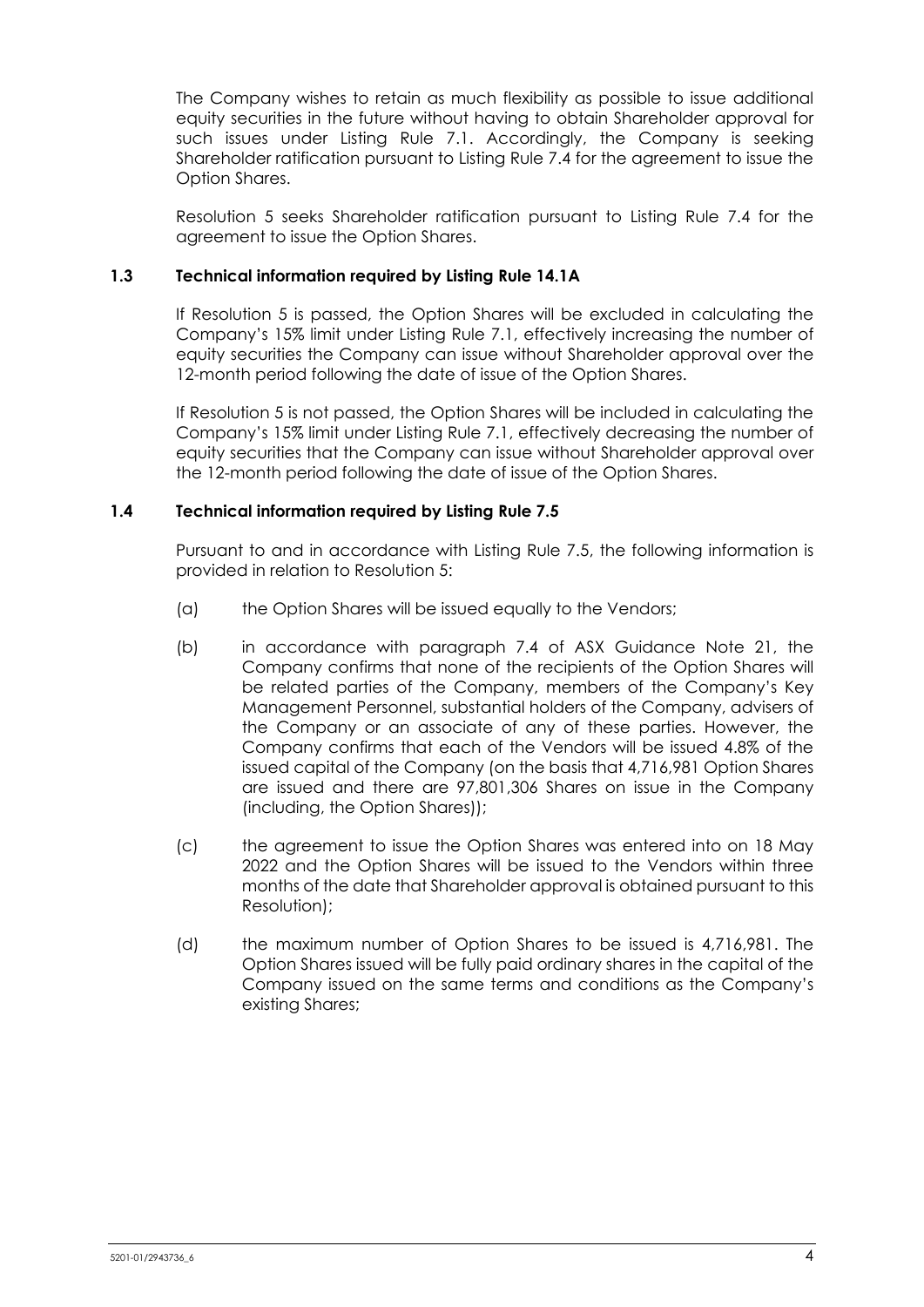- (e) the deemed issue price of the Option Shares is \$0.0848 per Share, calculated based on a 30-day VWAP ending on the day immediately prior to the date of the Option Agreement. No cash consideration will be received by the Company as the Option Shares are being issued in part consideration for the grant of the exclusive option to the Company to acquire 100% of the issued capital of Mineral Business under the Option Agreement;
- (f) the purpose of the issue of the Option Shares is to satisfy the Company's obligations under the Option Agreement, the material terms of which are as set out in Schedule 1; and
- (g) the Option Shares are not being issued under, or to fund, a reverse takeover.

# **GLOSSARY**

**Addendum** means this addendum to the Notice of Meeting.

**Business Day** means a day that is not a Saturday, Sunday or public holiday in Western Australia.

**Commencement Date** has the meaning given to it in Section [1.1](#page-3-0) of this Notice.

**Execution Date** means the date of the Option Agreement.

**Mineral Business** means Mineral Business Development Pty Ltd (ACN 093 519 718).

**Option Agreement** means the agreement between the Company, Mineral Business Development Pty Ltd (ACN 093 519 718) and John Dennis Williams and Debbie Lynne Williams dated 18 May 2022.

**Share** means a fully paid ordinary share in the capital of the Company.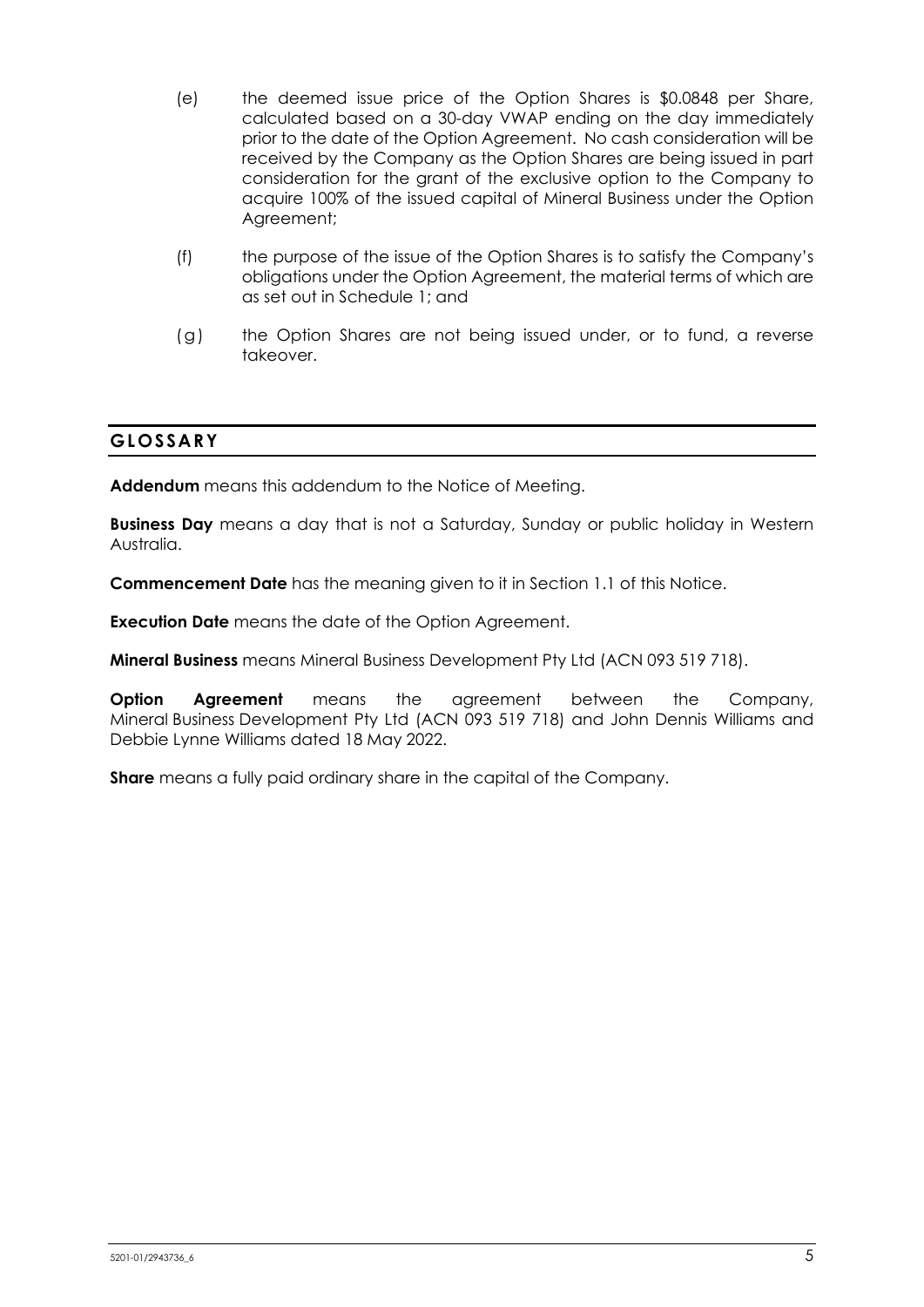# **SCHEDULE 1 – OPTION AGREEMENT**

On 18 May 2022, the Company entered into an option agreement with Mineral Business and the Vendors pursuant to which the Vendors have granted the Company an exclusive option to acquire 100% of the issued capital of Mineral Business (**Mineral Business Shares**) and all accrued rights attaching to or arising from the Mineral Business Shares (**Accrued Rights**) (**Option**) (**Option Agreement**). The material terms and conditions of the Option Agreement are summarised below.

| Grant<br>of<br>Option                     | In consideration for the payment of the option fee, being:<br>\$275,000 in cash; and<br>(a)<br>(b)<br>\$400,000 worth of Shares, with the number of Shares to be<br>calculated based on the 30-day VWAP of the Shares ending on<br>the day immediately prior to the date of execution of the<br>Option Agreement (Execution Date),<br>(the <b>Option Fee</b> ), the Vendors have agreed to grant the Company the<br>Option for a one-year period from the Commencement Date (Option<br>Term).<br>The cash component of the Option Fee is payable by the Company to<br>the Vendors within 5 Business Days of the Execution Date and the Share<br>component is to be issued within 14 business days of the<br>Commencement Date.                                                                                                                                                                                                                                                                                                                                                                                                                                                                                                                                                                                                                                                                                                                                                                                                                                                                                                                                                                                                                                               |  |  |  |  |
|-------------------------------------------|------------------------------------------------------------------------------------------------------------------------------------------------------------------------------------------------------------------------------------------------------------------------------------------------------------------------------------------------------------------------------------------------------------------------------------------------------------------------------------------------------------------------------------------------------------------------------------------------------------------------------------------------------------------------------------------------------------------------------------------------------------------------------------------------------------------------------------------------------------------------------------------------------------------------------------------------------------------------------------------------------------------------------------------------------------------------------------------------------------------------------------------------------------------------------------------------------------------------------------------------------------------------------------------------------------------------------------------------------------------------------------------------------------------------------------------------------------------------------------------------------------------------------------------------------------------------------------------------------------------------------------------------------------------------------------------------------------------------------------------------------------------------------|--|--|--|--|
| <b>Extension</b> of<br><b>Option Term</b> | (a)<br>Within 5 Business Days of the first anniversary of the<br>Commencement Date, the Company may give notice to the<br>Vendors that it elects to extend the Option Term by paying the<br>further option fee, being, the higher value of the following:<br>(i)<br>\$225,000 in cash (to be paid to the Vendors within 5<br>Business Days of the Company electing to extend the<br>Option Term); or<br>subject to Shareholder approval, 2,250,000 Shares, to be<br>(ii)<br>calculated based on the 30-day VWAP of the Shares<br>ending on the day immediately prior to the date on<br>which the Company elects to extend the Option (to be<br>issued to the Vendors within 5 Business Days of the<br>Company receiving Shareholder approval for the issue)<br>(the Further Option Fee).<br>Where the Company is unable to obtain Shareholder approval<br>for the issue of the Shares within 60 days of the Company<br>electing to extend the Option Term, the value of the Shares to<br>be issued will be paid in cash to the Vendors within 5 Business<br>Days of the date that is 60 days after the Company elects to<br>extend the Option Term.<br>Within 5 Business Days of the second anniversary of the<br>(b)<br>Commencement Date, the Company may give notice to the<br>Vendors that it elects to extend the Option Term for a further<br>period of one year by paying the final option fee, being, the<br>higher value of the following:<br>\$225,000 in cash (to be paid to the Vendors within 5<br>(i)<br>Business Days of the Company electing to extend the<br>Option Term); or<br>subject to Shareholder approval, 2,250,000 Shares to be<br>(ii)<br>calculated based on the 30-day VWAP of the Shares<br>ending on the day immediately prior to the date on |  |  |  |  |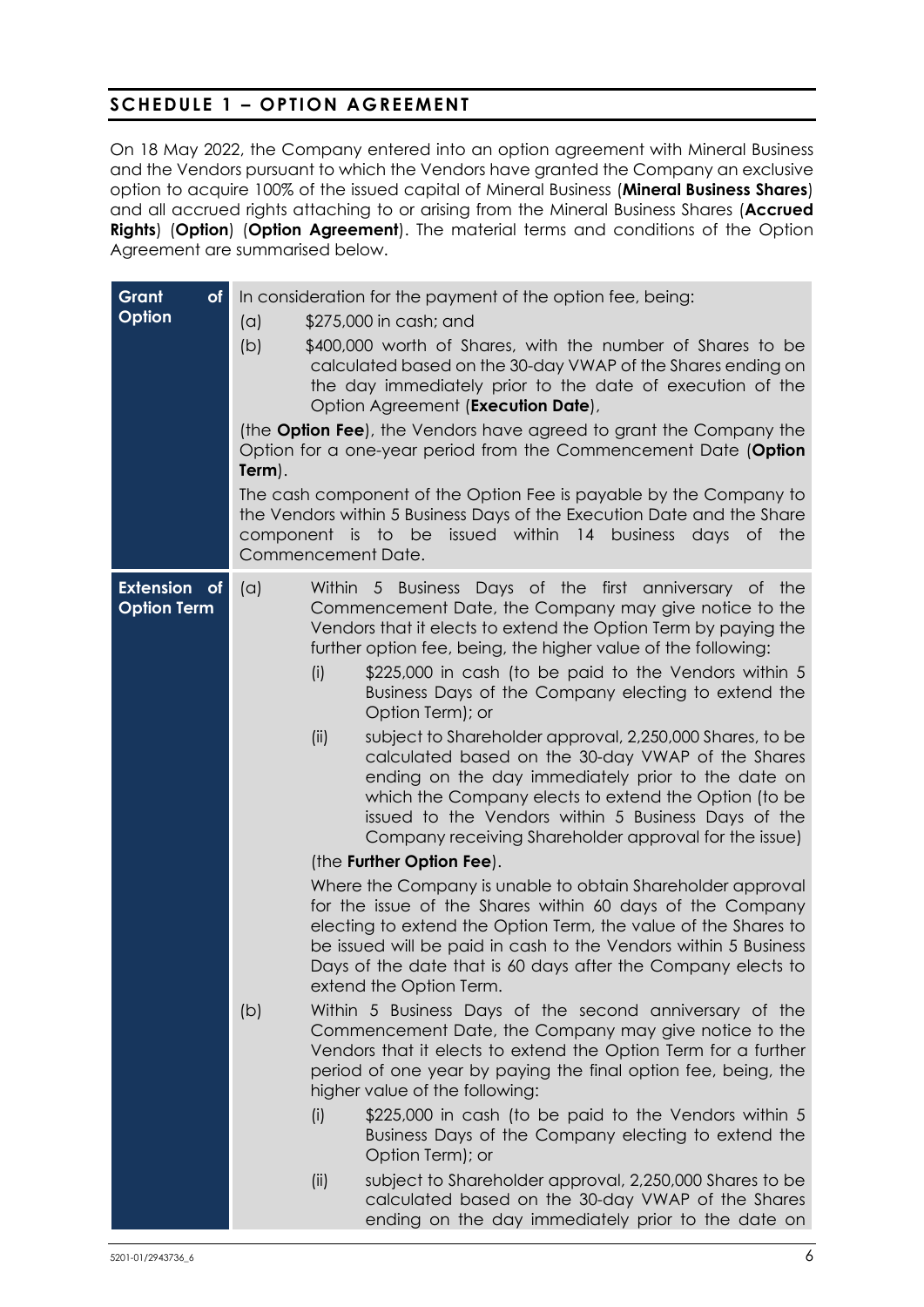|                                               | which the Company elects to extend the Option (to be<br>issued to the Vendors within 5 Business Days of the<br>Company receiving Shareholder approval for the issue),<br>(the Final Option Fee).<br>Where the Company is unable to obtain Shareholder approval<br>for the issue of the Shares within 60 days of the Company<br>electing to extend the Option Term, the value of the Shares to<br>be issued to the Vendors will be paid in cash within 5 Business<br>Days of the date that is 60 days after the Company elects to                                                                                                                                                                                                                                                                                              |  |  |  |  |
|-----------------------------------------------|-------------------------------------------------------------------------------------------------------------------------------------------------------------------------------------------------------------------------------------------------------------------------------------------------------------------------------------------------------------------------------------------------------------------------------------------------------------------------------------------------------------------------------------------------------------------------------------------------------------------------------------------------------------------------------------------------------------------------------------------------------------------------------------------------------------------------------|--|--|--|--|
| <b>Minimum</b><br><b>Expenditure</b>          | extend the Option Term.<br>During the Option Term, the Company will undertake or cause to be<br>undertaken, exploration activities on the Tenements to ensure the<br>following minimum expenditure commitments are satisfied:<br>no less than \$200,000 on direct drilling activities on the<br>(a)<br>Tenements before the first anniversary of the Commencement<br>Date;<br>(b)<br>no less than \$500,000 on direct drilling activities on the<br>Tenements by the second anniversary of the Commencement<br>Date; and                                                                                                                                                                                                                                                                                                      |  |  |  |  |
|                                               | no less than \$1,000,000 on direct drilling activities on the<br>(c)<br>Tenements by the third anniversary of the Commencement<br>Date,<br>(together, the Minimum Expenditure).                                                                                                                                                                                                                                                                                                                                                                                                                                                                                                                                                                                                                                               |  |  |  |  |
| <b>Exercise</b><br>of <sub>l</sub><br>Option  | Subject to the Company paying the Option Fee, Further Option Fee and<br>Final Option Fee and complying with the Minimum Expenditure, the<br>Option is exercisable by the Company within 30 days of the expiry of the<br>Option Term by the Company giving written notice to the Vendors.<br>Upon exercise of the Option, the Company shall pay the purchase price<br>to the Vendors, being, at the Company's election:<br>(a)<br>\$2,250,000 cash; or<br>subject to Shareholder approval, \$2,250,000 worth of Shares,<br>(b)<br>calculated based on the 30-day VWAP of Shares ending on the<br>day immediately prior to the Settlement Date (defined below);<br><b>or</b><br>a combination of cash and subject to Shareholder approval,<br>(C)<br>Shares to a total value of \$2,250,000,<br>(together, the Purchase Price). |  |  |  |  |
| <b>Expedited</b><br>exercise<br>of.<br>Option | The Company may, at any time after the first anniversary of the<br>Commencement Date, elect to exercise the Option, provided that:<br>to the extent that the Further Option Fee and the Final Option<br>(a)<br>Fee have not already been paid by the Company, these<br>amounts will become immediately due and payable; and<br>(b)<br>the Company acknowledges and agrees that the Minimum<br>Expenditure will remain ongoing in the event that the Option is<br>exercised prior to the end of the Option Term.                                                                                                                                                                                                                                                                                                               |  |  |  |  |
| <b>Purchase</b><br><b>of</b><br>Company       | (a)<br>Upon the exercise of the Option, the Vendors agree to sell, and<br>the Company agrees to acquire, the Mineral Business Shares<br>together with the Accrued Rights free from encumbrances for<br>the Purchase Price (the <b>Acquisition</b> ).<br>(b)<br>Title to and risk in the Mineral Business Shares passes to the<br>Purchaser on Settlement (defined below).                                                                                                                                                                                                                                                                                                                                                                                                                                                     |  |  |  |  |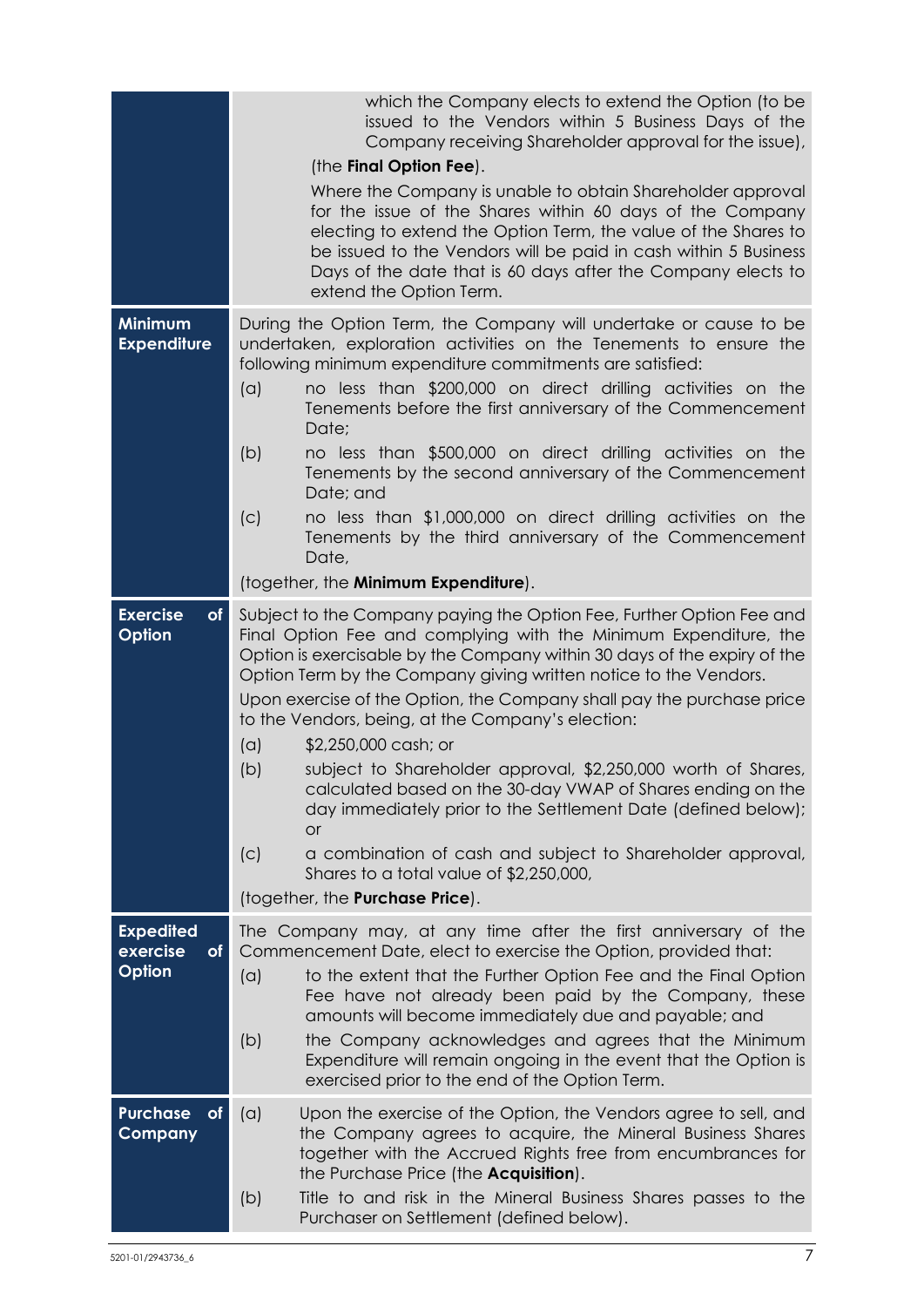|                                       | (c)<br>Within 10 Business Days of the date on which the Company<br>notifies the Vendors that it wishes to exercise the Option the<br>Purchaser must nominate the split in any cash and share<br>component of the Purchase Price by giving written notice to the<br>Vendors.                                                                                                       |  |  |  |  |
|---------------------------------------|-----------------------------------------------------------------------------------------------------------------------------------------------------------------------------------------------------------------------------------------------------------------------------------------------------------------------------------------------------------------------------------|--|--|--|--|
| <b>Conditions</b><br><b>Precedent</b> | Settlement of the Option Agreement (Settlement) is subject to and<br>conditional on:                                                                                                                                                                                                                                                                                              |  |  |  |  |
|                                       | (a)<br>the Vendors and Company obtaining all necessary regulatory<br>and shareholder approvals required to complete Settlement<br>(including, for the avoidance of doubt, Shareholder approval for<br>the issue of Shares as part or all of the Purchase Price (if the<br>Company elects to satisfy the Purchase Price in Shares) under the<br>Listing Rules);                    |  |  |  |  |
|                                       | (b)<br>the Company receiving confirmation from the ASX that the<br>transaction constituted by the Option Agreement does not<br>constitute a change in the nature and or scale of the Company's<br>activities such that re-compliance is required under Chapters 1<br>and 2 of the Listing Rules;                                                                                  |  |  |  |  |
|                                       | (c)<br>the Company undertaking and being satisfied with its due<br>diligence investigations in respect of Mineral Business and the<br>Tenements (defined below); and                                                                                                                                                                                                              |  |  |  |  |
|                                       | (d)<br>the application for exploration licences 63/2199 and 15/1801<br>(Tenements) being granted and Mineral Business becoming the<br>registered holder of exploration licence 15/1801,                                                                                                                                                                                           |  |  |  |  |
|                                       | (together, the <b>Conditions</b> ).<br>If the Conditions are not satisfied (or waived by the Company) by 5pm<br>WST on the date which is 90 days from the date on which the Option is<br>exercised by the Company, unless otherwise extended by the<br>agreement of the Parties, either party may give notice terminating the<br>Option Agreement.                                |  |  |  |  |
| <b>Settlement</b>                     | Settlement of the Acquisition shall take place at 10.00am WST on the<br>date which is 5 Business Days after the satisfaction or waiver of the last of<br>the Conditions (Settlement Date).                                                                                                                                                                                        |  |  |  |  |
|                                       | At Settlement, the Vendors must confer on the Company title to the<br>Shares and place the Company in effective possession and control of<br>Mineral Business, and the Company must pay the Purchase Price to the<br>Vendors.                                                                                                                                                     |  |  |  |  |
| Withdrawal                            | The Company may elect to withdraw from the Option Agreement by<br>notice in writing to the Vendors at any stage following the first anniversary<br>of the Commencement Date, provided that the Minimum Expenditure<br>has been satisfied.                                                                                                                                         |  |  |  |  |
| Consultancy<br><b>Agreement</b>       | Promptly following the Execution Date, the Company and John Dennis<br>Williams will negotiate in good faith with a view to agreeing the terms of<br>a consultancy agreement for the provision of geological services by<br>John Dennis Williams as a consultant to the Company in respect of the<br>Tenements. The consultancy agreement will be on standard commercial<br>rates. |  |  |  |  |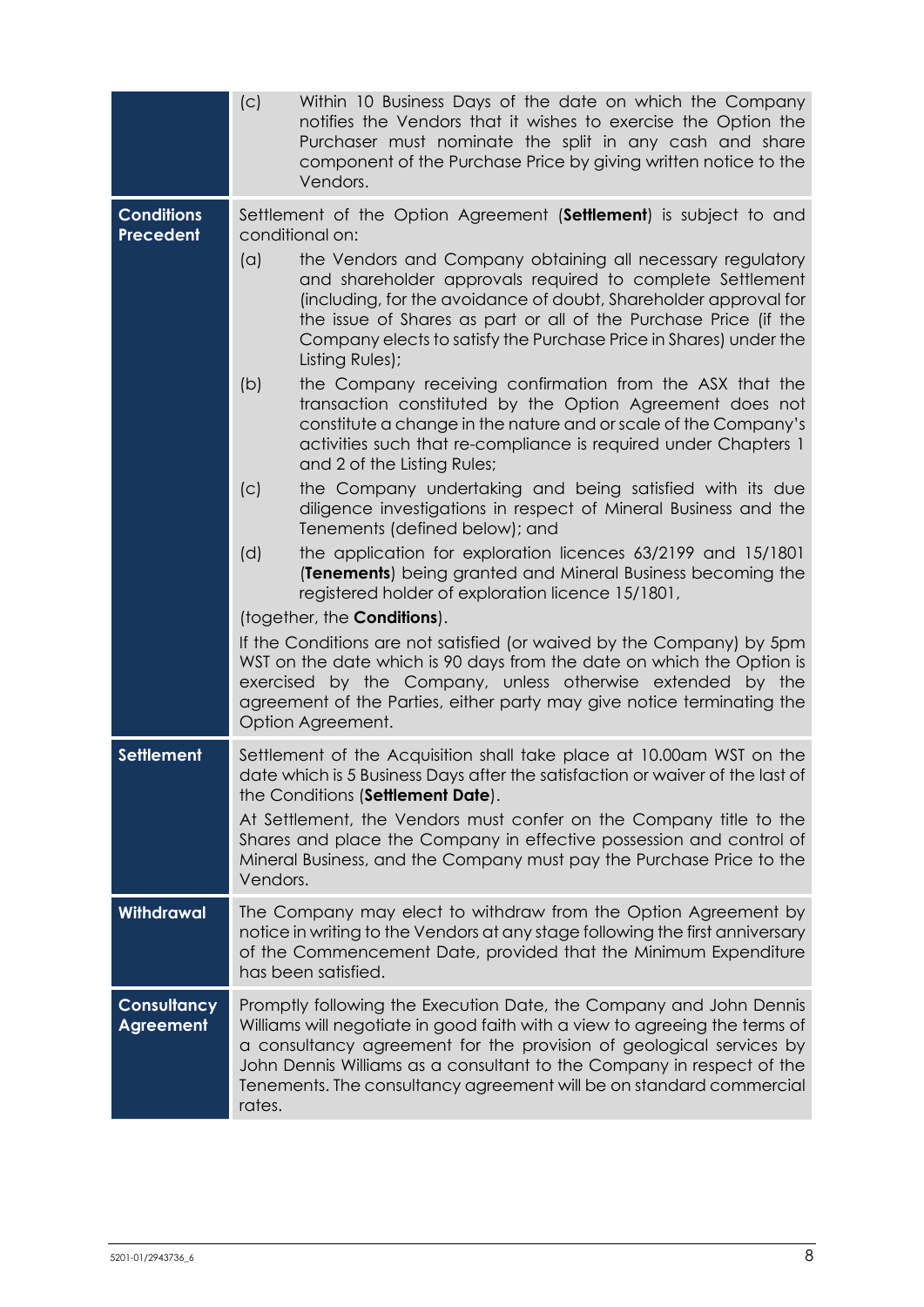| Performance<br><b>Payments</b> | On and from the Execution Date, if a JORC compliant inferred gold<br>resource is identified by the Company, or a related body corporate of<br>the Company, on the Tenements, or any other tenements applied for by<br>Mineral Business, the Company or another related body corporate of the<br>Company after the Execution Date and are owned by Mineral Business,<br>the Company or another related body corporate of the Company<br>which are wholly or partly within a 10km radius in all directions from the<br>external boundaries of the Tenements, the Company will make<br>payments to the Vendors within 60 days of the date on which that<br>resource is announced to the market (Performance Payments):                                                                                                                                                                                             |                                                                              |  |  |  |
|--------------------------------|-----------------------------------------------------------------------------------------------------------------------------------------------------------------------------------------------------------------------------------------------------------------------------------------------------------------------------------------------------------------------------------------------------------------------------------------------------------------------------------------------------------------------------------------------------------------------------------------------------------------------------------------------------------------------------------------------------------------------------------------------------------------------------------------------------------------------------------------------------------------------------------------------------------------|------------------------------------------------------------------------------|--|--|--|
|                                | <b>Gold Ounces</b>                                                                                                                                                                                                                                                                                                                                                                                                                                                                                                                                                                                                                                                                                                                                                                                                                                                                                              | <b>Performance Payment Amount</b>                                            |  |  |  |
|                                | Less than or equal to 100,000                                                                                                                                                                                                                                                                                                                                                                                                                                                                                                                                                                                                                                                                                                                                                                                                                                                                                   | \$500,000                                                                    |  |  |  |
|                                | Between 100,001 and 249,999                                                                                                                                                                                                                                                                                                                                                                                                                                                                                                                                                                                                                                                                                                                                                                                                                                                                                     | \$500,000 plus \$5.00 per ounce<br>for any ounces over 100,000               |  |  |  |
|                                | 250,000                                                                                                                                                                                                                                                                                                                                                                                                                                                                                                                                                                                                                                                                                                                                                                                                                                                                                                         | \$1,250,000                                                                  |  |  |  |
|                                | Between 250,001 and 499,999                                                                                                                                                                                                                                                                                                                                                                                                                                                                                                                                                                                                                                                                                                                                                                                                                                                                                     | \$1,250,000<br>plus<br>\$5.00<br>per<br>ounce for any ounces over<br>250,000 |  |  |  |
|                                | 500,000 or above                                                                                                                                                                                                                                                                                                                                                                                                                                                                                                                                                                                                                                                                                                                                                                                                                                                                                                | \$2,500,000                                                                  |  |  |  |
|                                | The Performance Payments will be payable to the Vendors in cash, or<br>subject to Shareholder approval, in the equivalent value of Shares<br>calculated the 30-day VWAP of Shares ending on the date immediately<br>before the date on which the Shares are to be issued, or a combination<br>of Shares and cash.<br>If multiple JORC compliant inferred gold resources are delineated by the<br>Company or a related body corporate, or a JORC compliant inferred<br>gold resource is identified by the Company or a related body corporate<br>and then up-graded, the Performance Payments will be payable on<br>each separate resource and up-grade, up to a maximum cumulative<br>Performance Payment value of \$2,500,000 for all resources identified.                                                                                                                                                    |                                                                              |  |  |  |
| <b>Royalty</b>                 | On and from Settlement, the Company agrees to grant the Vendors a<br>2% net smelter return royalty on all minerals produced from the<br>Tenements and any other tenements applied for after the Execution<br>Date and owned by Mineral Business, Company or another related body<br>corporate of the Company which are wholly or partly within a 10km<br>radius in all directions from the external boundaries of the Tenements.<br>The royalty will be on terms substantially similar to the template royalty<br>deed published by Energy & Resources Law Association and, for the<br>avoidance of doubt, will include Mineral Business' consent to the<br>Vendors lodging caveats against the Tenements to protect their right to<br>receive the royalty and a right of first refusal granted to the Company or<br>its related bodies corporate to acquire the royalty if it is to be sold by the<br>Vendors. |                                                                              |  |  |  |

The Option Agreement otherwise contains provisions considered standard for an agreement of its nature (including representations and warranties and confidentiality provisions).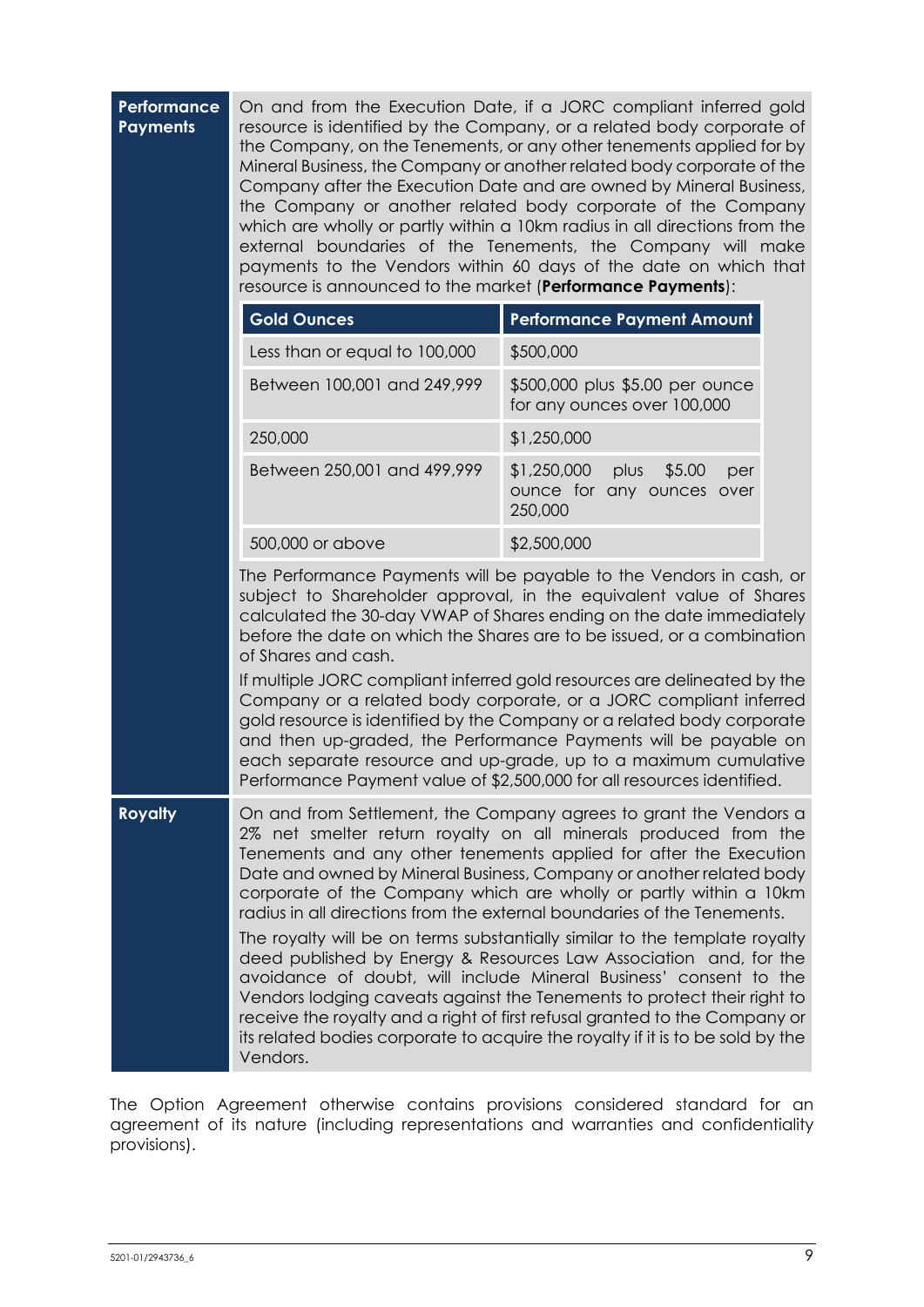

# **Need assistance?**



**Phone:** 1300 850 505 (within Australia) +61 3 9415 4000 (outside Australia)

**Online:** www.investorcentre.com/contact

MR SAM SAMPLE FLAT 123 123 SAMPLE STREET THE SAMPLE HILL SAMPLE ESTATE SAMPLEVILLE VIC 3030



# **YOUR VOTE IS IMPORTANT**

For your proxy appointment to be effective it must be received by **11:00am (AEST) on Wednesday, 25 May 2022.**

# **Proxy Form**

AW<sub>J</sub>

# **How to Vote on Items of Business Lodge your Proxy Form:**

All your securities will be voted in accordance with your directions.

#### **APPOINTMENT OF PROXY**

**Voting 100% of your holding:** Direct your proxy how to vote by marking one of the boxes opposite each item of business. If you do not mark a box your proxy may vote or abstain as they choose (to the extent permitted by law). If you mark more than one box on an item your vote will be invalid on that item.

**Voting a portion of your holding:** Indicate a portion of your voting rights by inserting the percentage or number of securities you wish to vote in the For, Against or Abstain box or boxes. The sum of the votes cast must not exceed your voting entitlement or 100%.

**Appointing a second proxy:** You are entitled to appoint up to two proxies to attend the meeting and vote on a poll. If you appoint two proxies you must specify the percentage of votes or number of securities for each proxy, otherwise each proxy may exercise half of the votes. When appointing a second proxy write both names and the percentage of votes or number of securities for each in Step 1 overleaf.

**A proxy need not be a securityholder of the Company.**

## **SIGNING INSTRUCTIONS FOR POSTAL FORMS**

**Individual:** Where the holding is in one name, the securityholder must sign.

**Joint Holding:** Where the holding is in more than one name, all of the securityholders should sign.

Power of Attorney: If you have not already lodged the Power of Attorney with the registry, please attach a certified photocopy of the Power of Attorney to this form when you return it.

**Companies:** Where the company has a Sole Director who is also the Sole Company Secretary, this form must be signed by that person. If the company (pursuant to section 204A of the Corporations Act 2001) does not have a Company Secretary, a Sole Director can also sign alone. Otherwise this form must be signed by a Director jointly with either another Director or a Company Secretary. Please sign in the appropriate place to indicate the office held. Delete titles as applicable.

## **PARTICIPATING IN THE MEETING**

#### **Corporate Representative**

If a representative of a corporate securityholder or proxy is to participate in the meeting you will need to provide the appropriate "Appointment of Corporate Representative". A form may be obtained from Computershare or online at www.investorcentre.com/au and select "Printable Forms".

#### **Online:**

Lodge your vote online at

www.investorvote.com.au using your secure access information or use your mobile device to scan the personalised QR code.

Your secure access information is



**SRN/HIN: I9999999999 Control Number: 999999 PIN: 99999**

**XX**

For Intermediary Online subscribers (custodians) go to www.intermediaryonline.com

**By Mail:**

Computershare Investor Services Pty Limited GPO Box 242 Melbourne VIC 3001 Australia

**By Fax:**

1800 783 447 within Australia or +61 3 9473 2555 outside Australia



**PLEASE NOTE:** For security reasons it is important that you keep your SRN/HIN confidential.

You may elect to receive meeting-related documents, or request a particular one, in electronic or physical form and may elect not to receive annual reports. To do so, contact Computershare.

\*<br>\* London<br>Timografia